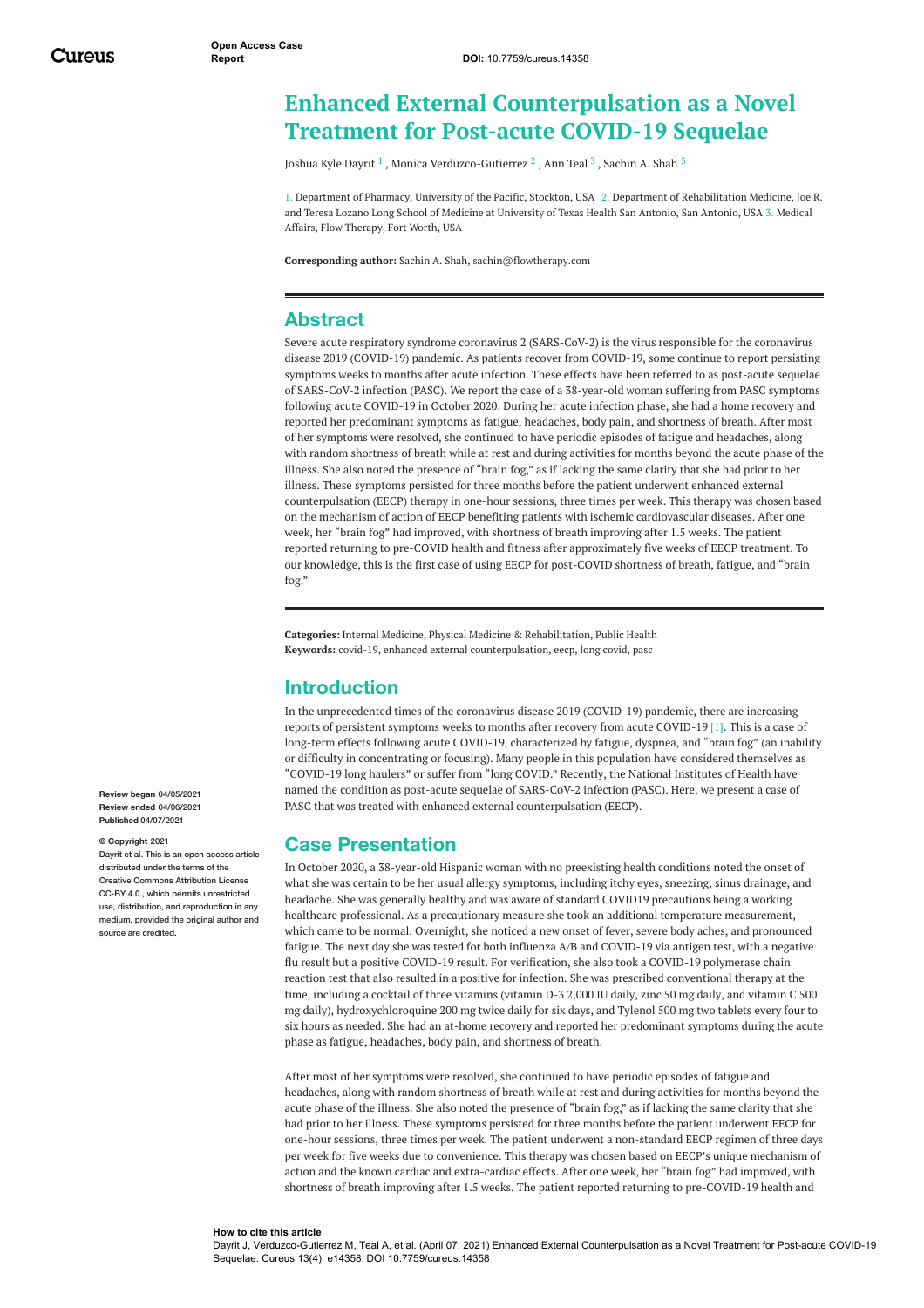fitness after approximately five weeks of EECP treatment.

### **Discussion**

Several population studies in post-COVID-19 patients have emerged around the world, ranging in follow-up time from a few weeks to several months. An early study conducted during March-June 2020 by the United States Centers for Disease Control and Prevention followed 274 patients at two to three weeks after initial positive COVID-19 test. They found that 34% of the patients reported at least one symptom, the most common symptoms included: cough (43%), fatigue (35%) congestion (30%), dyspnea (29%), confusion (20%) and chest pain (20%) [1]. A prospective cohort study of 1,733 patients in Wuhan, China evaluated patients at six months from symptom onset. The study found that 76% of the patients reported at least one symptom at follow-up, most commonly: fatigue/muscular weakness (76%), dyspnea (26%), sleep difficulties (26%), and anxiety/depression (23%) [2].

The underlying pathophysiology of PASC is still being understood. A leading hypothesis is that SARS-CoV-2 causes endothelial dysfunction by infecting endothelial cells around the body via the angiotensin converting enzyme-2 receptor, prompting release of inflammatory cytokines and compromising the epithelialendothelial barrier at late stages of infection. Several studies assessing post-acute sequelae have found changes in cardiovascular, pulmonary, and neuropsychiatric organ systems. Puntmann et al. performed cardiac magnetic resonance imaging in 100 patients approximately 71 days after the initial COVID-19 diagnosis and found abnormal findings in 78% of the patients [3]. Huang et al. assessed pulmonary function in 57 patients at one month after discharge, finding diffusing capacity for carbon monoxide (DLCO) below 80% of predicted in 53% of the patients, with higher incidences in patients with severe infection compared to non-severe infection. Additionally, patients with severe COVID-19 had a mean 56 m shorter six-minute walking distance compared to non-severe patients [4]. Zhou et al. assessed cognitive function and inflammatory markers in 29 patients two to three weeks after infection, finding significant decreases in cognitive function in the sustained attention domain along with significant elevations in c-reactive protein [5]. Another study performed brain MRI in 51 COVID-19 patients three months after discharge, finding decreases in cerebral blood flow and changes to white and gray matter in patients with severe infection [6]. These studies show the extent of severity we may see in PASC patients.

Based on the pathophysiological changes with PASC, EECP could be a suitable treatment method for such patients. EECP is a Food and Drug Administration-approved, non-invasive outpatient therapy for patients with chronic stable angina and/or heart failure of ischemic etiology. Standard therapy involves 35 one-hour treatments over seven weeks. Patients lie on a treatment table where compressive cuffs (similar to large blood pressure cuffs) are securely wrapped around their calves, thighs, and buttocks. These cuffs inflate in a distal-to-proximal sequence during diastole and deflate simultaneously just prior to the onset of systole. Inflation and deflation are specifically timed to the patient's electrocardiogram to optimize therapeutic benefit. This mechanical compression induces physiologic and biochemical changes in the vasculature, leading to angiogenesis and increased coronary function. The compression produces pulsatile shear stress, which has been associated with improvements in systemic endothelial function via modulation of vasodilating (e.g., nitric oxide) and pro-inflammatory agents (e.g., tumor necrosis factor alpha) [7].

In patients with underlying cardiovascular disease, EECP has been shown to significantly improve Canadian Cardiovascular Society angina class, Duke Activity Score Index, Seattle Angina Questionnaire, and sixminute walking distance, all of which are independent markers associated with mortality benefits. EECP has also been shown to improve time to ST-segment depression, treadmill exercise duration, ejection fraction, and cardiac output/efficiency [7].

The benefits of EECP are also evident in patients without underlying cardiovascular disease. A recently published study showed improved exercise endurance in those with low-to-normal exercise endurance, as well as in chronic obstructive pulmonary disease patients. Significant improvements in maximum oxygen uptake (VO<sub>2</sub>-MaxKg) were seen after three weeks of EECP therapy [8]. Lastly, EECP has also been known to enhance cerebral blood flow, collateralization in the ischemic regions of the brain, and cognitive function. All these factors, in addition to improved endothelial function, contribute to the mechanisms by which EECP may provide relief in patients with fatigue, dyspnea, chest pain, and "brain fog" symptoms.

## **Conclusions**

To our knowledge, this is the first case of using EECP for post-COVID dyspnea, fatigue, and "brain fog." There are no current guidelines for the treatment of PASC, and management of the condition is largely based on patient presentation and symptoms and requires the efforts of a multidisciplinary team. This initial case report of a patient recovering from her post-acute COVID-19 symptoms suggests EECP may serve as a novel treatment modality for the management of PASC. More data are needed to further validate these findings.

## **Additional Information**

**Disclosures**